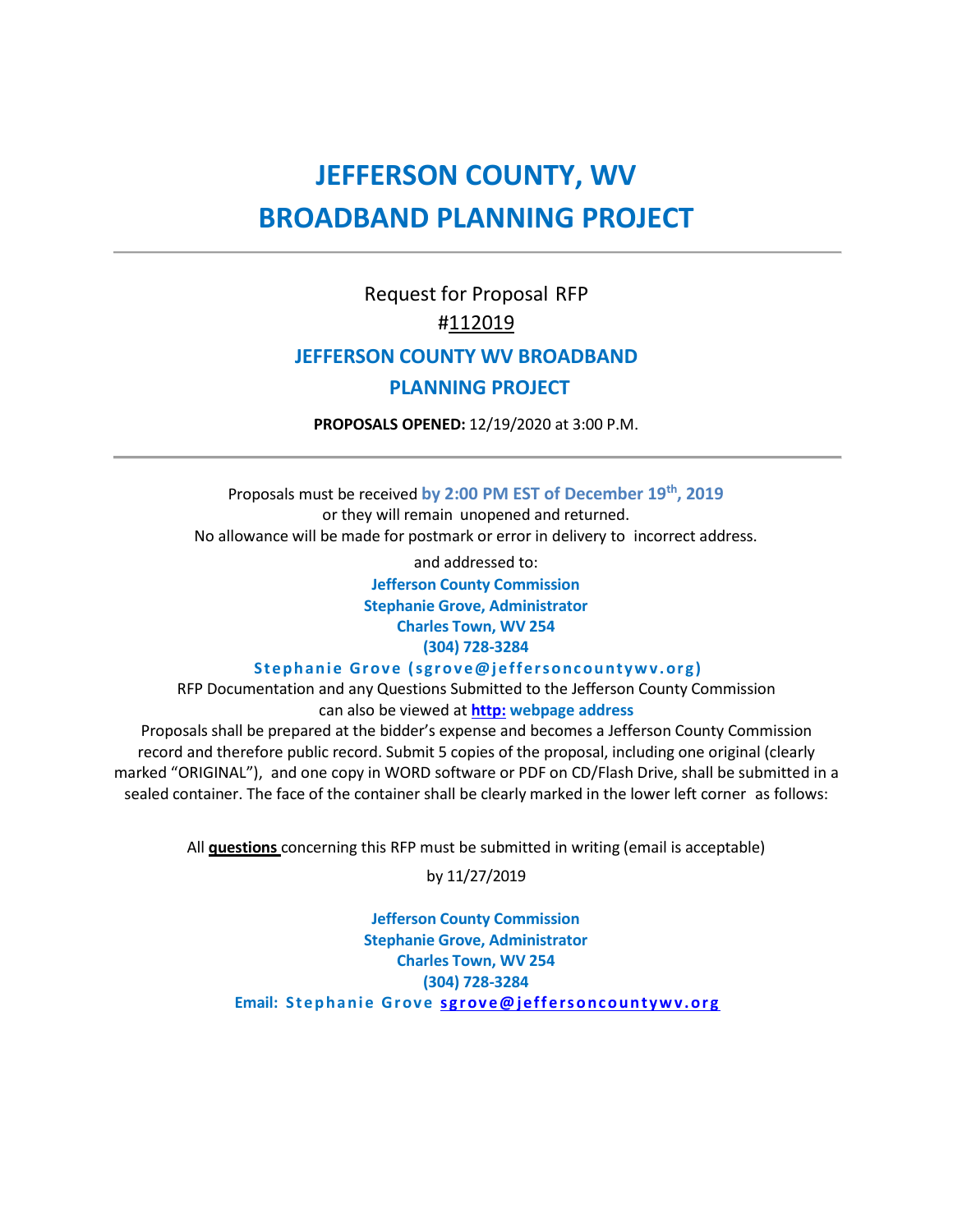### RFP #112019

### **Jefferson County WV Broadband Planning Project**

## **Proposal should include and will be evaluated based on:**

- 1. Cover Sheet (Provided)
- 2. General Vendor Information Sheet (Provided)
- 3. Customer Reference Form (Provided)
- 4. Demonstrated Understanding of Scope of Work
- 5. Qualifications and Experience
- 6. Approach, Methodology and Timeline for Achieving Scope of Work with emphasis on identifying future implementation projects in HUD CDBG eligible areas.
- 7. Company Resources and Project Team
- 8. Relevant Experience
- 9. Proof of insurance as described in Vendor Qualifications
- 10. Fee Schedule and Cost Proposal
- 11. Any other local requirements

| <b>Milestone</b>                      | Date                      |
|---------------------------------------|---------------------------|
| Release RFP to Vendors                | 11/13/2019                |
| Vendor Questions (if any)             | 11/27/2019 @ 2 PM EST     |
| <b>Answers to RFP Questions</b>       | 12/6/2019                 |
| Proposal Responses Due                | 12/19/2019 at 2:00 PM EST |
| Proposal Responses Opened             | 12/19/2019 at 3:00 PM EST |
| <b>Vendor Selection (target)</b>      | 1/3/2020                  |
| <b>Interviews</b>                     | 1/6-10/2020               |
| <b>Contract Negotiations Complete</b> | 1/21/2020                 |
| <b>Contract Signed</b>                | 1/30/2020 11:30 AM EST    |
| <b>Work Begins</b>                    | 2/3/2020                  |

| <b>Evaluation Criteria</b>           | <b>Points</b> |
|--------------------------------------|---------------|
| <b>Qualifications and Experience</b> | 30            |
| Approach, Methodology and Timeline   | 20            |
| Company Resources and Project Team   | 20            |
| Fee Schedule and Cost Proposal       | 30            |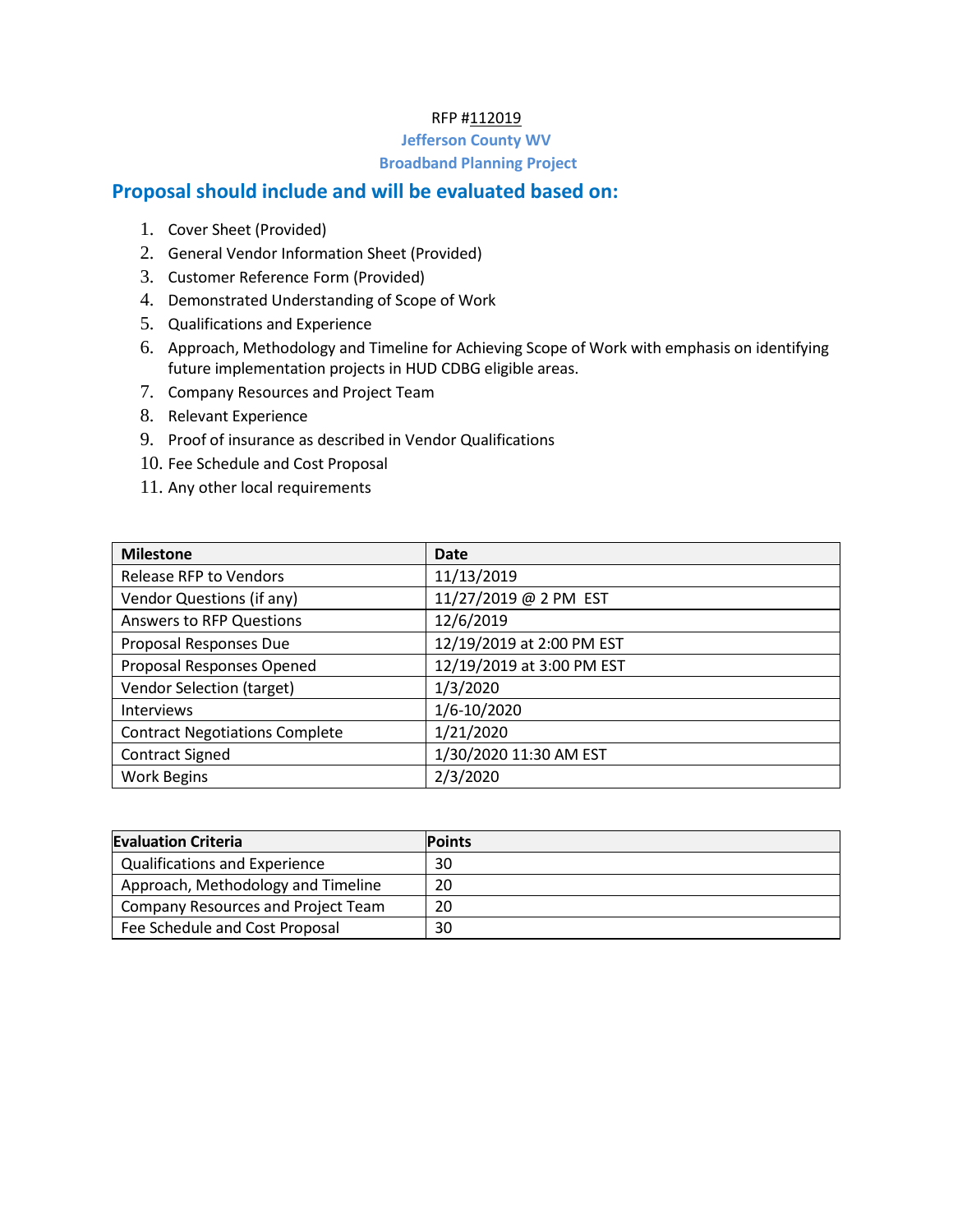#### **OVERVIEW**

The Jefferson Commission seeks qualified vendors to conduct a broadband feasibility study. Broadband is high speed Internet that achieves a minimum of 25 Mbps download speed and 3Mbps upload speed.This project is funded through a CDBG grant, under HUD regulations for Planning and Capacity Building, 24 CFR 570.205. The selected firm will be required to comply with Title VI of the Civil Rights Act of 1964, Executive Order 11246, Section 109 of the Housing and Urban Development Act of 1974, Section 3 of the Housing and Urban Development Act of 1968, Conflict of Interest Statement and Access to Records provisions and all other requirements as related to HUD-funded projects. The project will be implemented by a local project management team. Additional resources will be obtained through the West Virginia Broadband Enhancement Council and the State Office of GIS Coordination. The Jefferson County Broadband Team will provide oversight and direction to the consulting entity selected.

**Language above must be in advertisement along with HUD House logo**

#### **BACKGROUND**

Provide overview of project location, demographic data, population, average income, major employment sectors, educational and medical facilities, overview of unserved or underserved status, minimum speed, known service options.

#### **APPROACH, METHODOLOGY AND TIMELINE**

Provide a review of objectives for the scope of work and an overview of the planned approach, methodology and timeline. All project activities must be completed no later than: June 30, 2020.

#### **SPECIAL REQUIREMENTS**

- a. Experience in broadband policy development; broadband infrastructure development; and broadband project management with state and local government agencies in the past three years.
- b. Skills, technical resources and capabilities, experience and expertise in broadband development program of comparable scope and scale.
- c. Knowledge of related state and federal laws and requirements.
- d. Knowledge of broadband-specific funding programs, including the HUD CDBG program as administered by the West Virginia Office, The US Department Agriculture , US Economic development Administration, the Appalachian Regional Commission and other public and private funding sources.
- e. Excellent technical depth and ability to convey technical concepts to non-technical audiences.

#### **JURISDICTION OF GENERATED DATA**

All materials, maps, reports and data generated through this project shall remain the property of the local government. Data will also be provided to the State of West Virginia, West Virginia Broadband Enhancement Council, in electronic and paper format.

#### **ASSISTANCE TO BE PROVIDED**

The Jefferson County Commission will provide: The location of communications towers in the county/region; access to GIS data, including maps showing telecommunications assets as reported to the State Office of GIS Coordination; FiberLocator data; and internet speed test data as reported by the West Virginia Speed Test Portal via the West Virginia Broadband Enhancement Council.

#### **SCOPE OF WORK AND DELIVERABLES**

A high-level preliminary design of broadband networks outlining the types of connectivity solutions; their locations, including projects that could be implemented in identified CDBG- eligible areas; and a prioritization of those areas if the preliminary designs dictate a phased approach to construction projects. Specific components and deliverables must include:

a. **Technical Analysis:** Research existing public and private sector internet infrastructure, technology, and assets within the project area; develop an inventory and provide recommendations for expanding broadband services to residents and businesses. Identify potential network routes and interconnection points, existing and possible infrastructure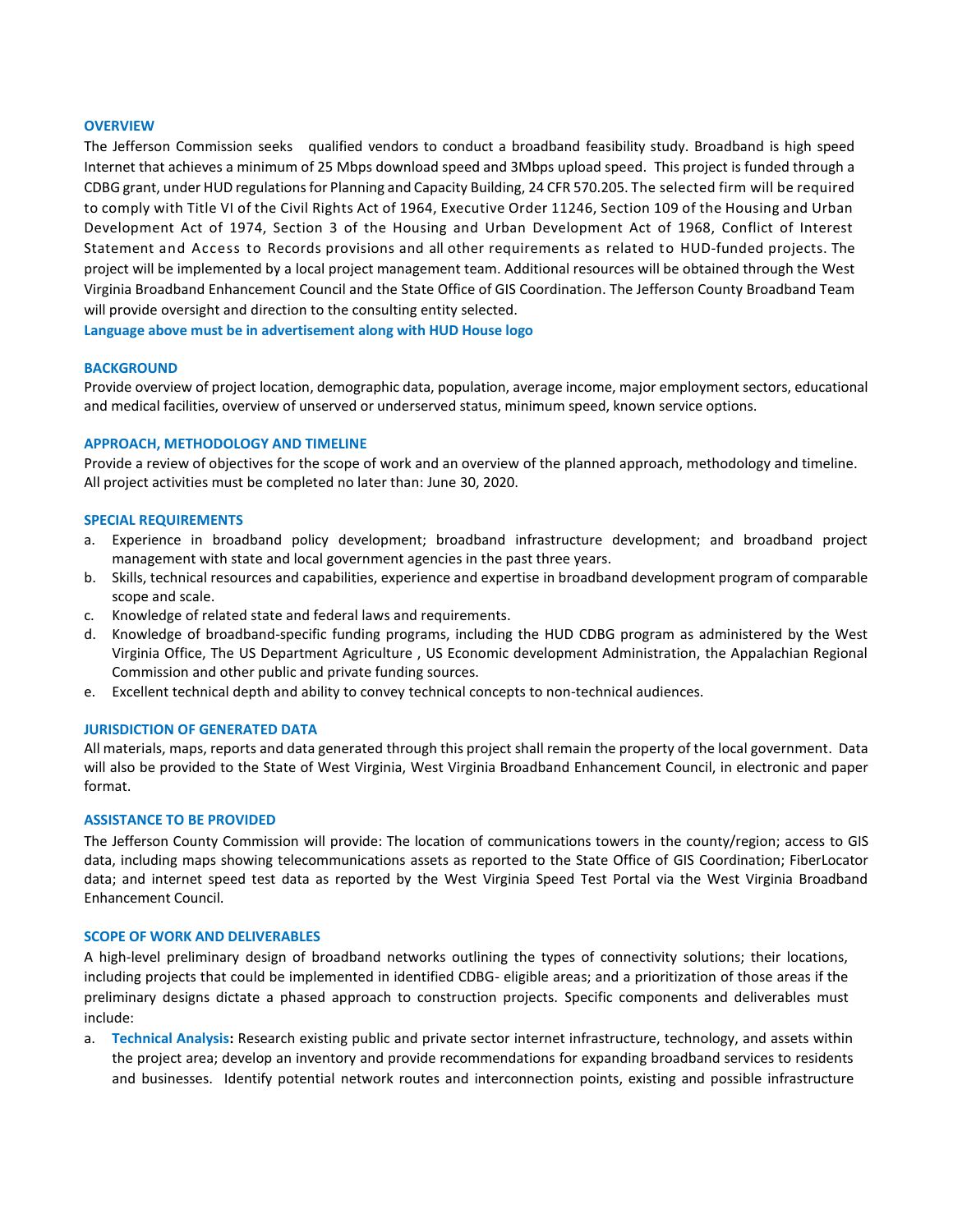recommendations to support and maximize service utilizing regional assets with an emphasis on identifying areas eligible that would qualify under the HUD CDBG program at the community level.

- b. **Market Analysis:** Compile and analyze information on needs and usage, perform a gap analysis of existing services, identify trends by existing and potential residential and business users and anchor institutions.
- c. **Current Use Analysis:** Utilize the WV Speed Test Portal [https://broadband.wv.gov/,](https://broadband.wv.gov/) surveys and other methods to evaluation presence and level of internet service among stakeholders. Identify unserved and underserved areas.
- d. **Connectivity Solutions:** Provide strategic guidance in planning broadband connectivity projects.
- e. **Broadband Development Strategies:** Develop a communications and outreach strategy to engage public and private stakeholders, internet service providers and related groups. The County and Region 9 can assist with surveys and social media information. Consultant will provide pertinent data for surveys.
- f. **Preliminary Design and Cost Estimates:** Develop strategy and concept for network design, outline type(s) of technology; identify rights-of-way, describe network specifications and structural options. Include preliminary cost estimates for construction of proposed installations and potential related costs such as engineering, permitting, legal services, project administration and GIS mapping. . Include GIS mapping of the following: a) existing infrastructure, b) areas of need, and c) proposed infrastructure routes of connectivity solutions (base mapping will be provided). Priority should be given to CDBG-eligible areas.
- g. **Network Operation Options:** Provide an assessment of the telecommunications environment detailing the types of services, pricing, availability and limitations. Identify all service providers. Investigate willingness to collaborate. Review viable technical and delivery methods as allowed by state and federal law. Develop a comprehensive publicprivate agreement template of the possible organizational/ownership structures for proposed broadband infrastructure networks between the Jefferson County Commission and other potential business partners. Identity viable methods to provide free public wireless access within the downtown business districts of Jefferson County's municipalities.
- h. **Technical Broadband Development Plan:** Develop a technical broadband development plan that includes: an assessment of service territories, backhaul routes, interconnection points, suggested routes, capacity, providers, technical and delivery models, market analysis, expansion strategies, cost estimates, funding resources, best practices, and other appropriate factors to address barriers at local and regional levels, with an emphasis on unserved and underserved areas.
- i. **Gap Analysis:** Evaluate the current environment against current and future needs. Include all stakeholders defined in the project. Determine the economic and community impact of broadband issues, including evaluation of key issues limiting broadband expansion.
- j. **Preliminary Infrastructure Application(s):** The plan must detail strategies in assisting the Jefferson County commission in applying to identified. Broadband-specific funding programs, including the HUD CDBG program and others offered by the U.S. Department of Agriculture, U.S. Economic Development Administration, Appalachian Regional Commission, and other public and private funding sources.

#### **SELECTION CRITERIA**

Vendors will be evaluated on the following criteria:

- 1. Understanding of Scope of Work: Direct industry experience is a fundamental requirement of the vendor to ensure viability of proposed strategies. This experience must be documented specifically in the proposal.
- 2. Qualifications and Experience: The Jefferson County Commission prefers firms with experience in the development of broadband infrastructure on behalf of government entities. Vendor must have direct past experience working within the telecommunications or broadband industry (carrier or Internet service provider) in a network planning, design and business development capacity. Vendors must demonstrate a working knowledge of federal funding programs such as, but not limited to, the HUD CDBG program, the U.S. Department of Agriculture, U.S. Economic Development Administration, Appalachian Regional Commission, and other public and private funding sources.
- 3. Approach, Methodology and Timeline: Capacity to perform the work within the given time limitations. Services proposed, how the local government will be involved in the planning and design process and the overall approach to the project.
- 4. Company Resources and Project Team: Professional qualifications and experience of project team. Vendor is specifically advised that any person, firm or other party to whom it proposes to award a subcontract or purchase order under this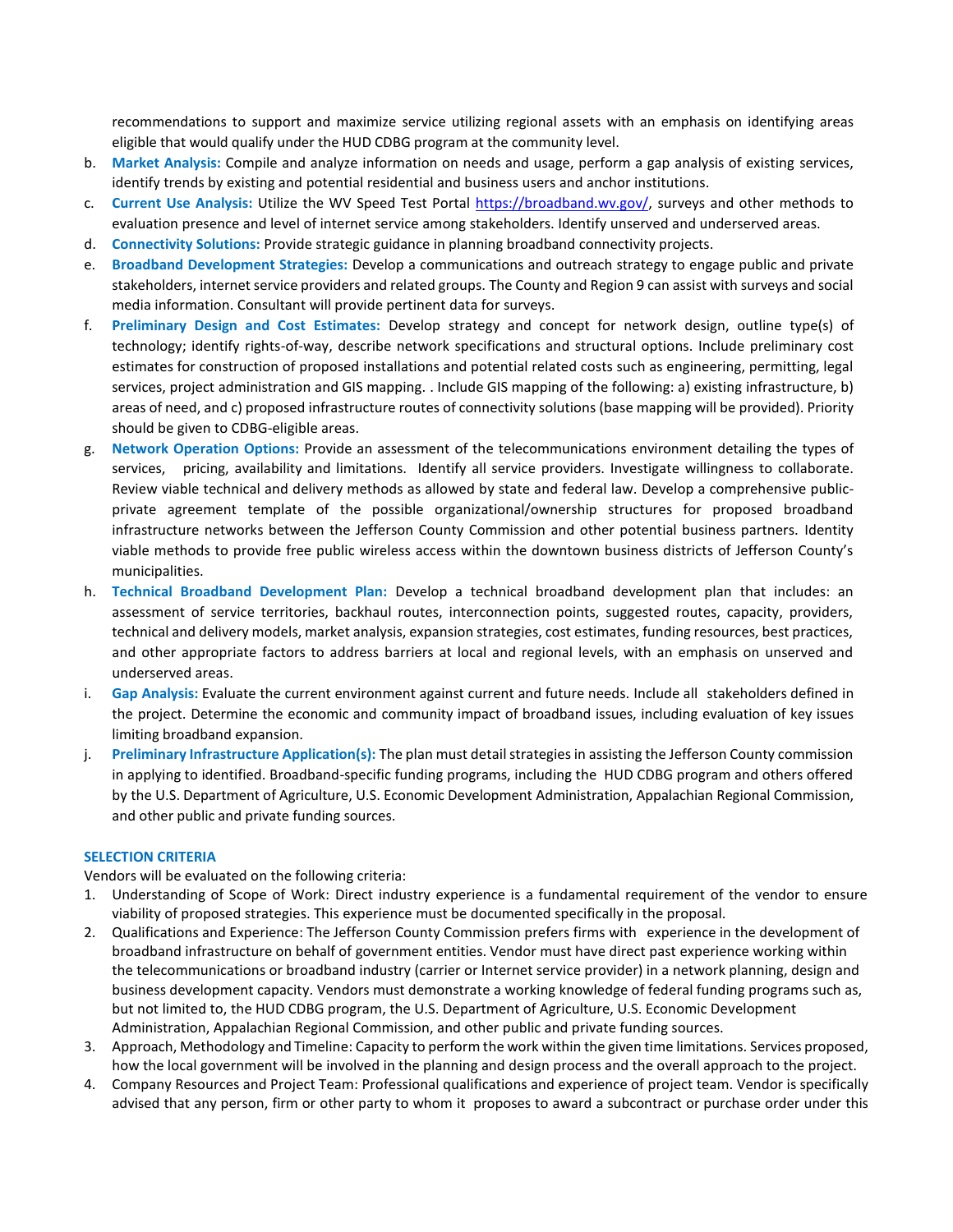contract must be acceptable to the Jefferson County Commission.

- 5. Relevant Experience: Knowledge of State and Federal telecommunications laws and familiarity with HUD CDBG program as administered by the West Virginia Development Office. Names and contact information of clients for whom the Consultant has worked in a similar capacity within the last 3 years.
- 6. Vendor Qualifications: Vendor must have the authority to do business in the State of West Virginia and be properly insured.
- 7. Fee Schedule and Cost Proposal.

Minority and/or female-owned businesses are encouraged to apply. The Jefferson County Commission is an equal opportunity employer and does not discriminate on the basis of race, color, creed, national origin or against faith-based organizations.

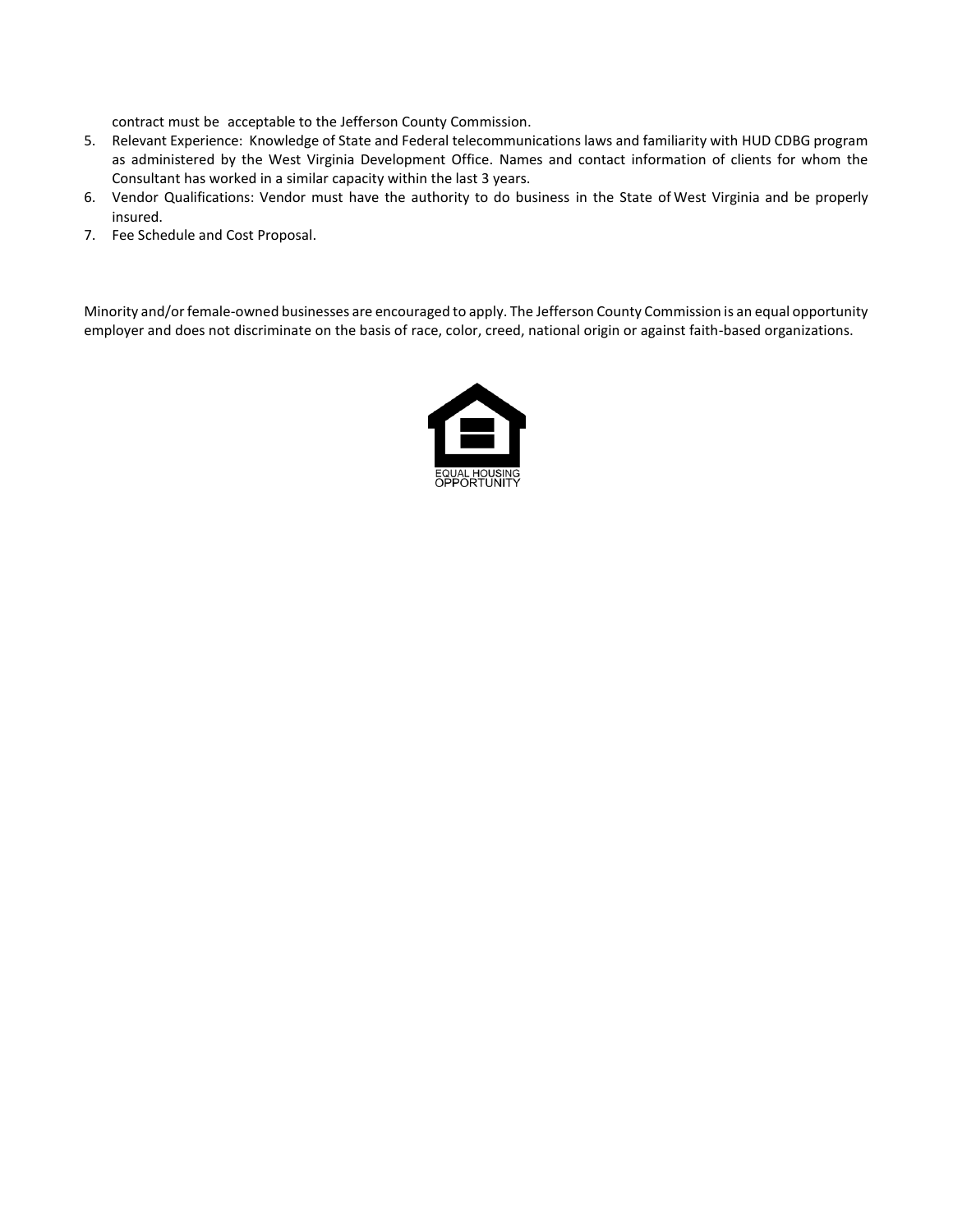## **Proposal Cover Sheet**

| Name of Company             |  |
|-----------------------------|--|
| Address of Home Office      |  |
| City of Home Office         |  |
| State of Home Office        |  |
| County of Home Office       |  |
| Zip Code of Home Office     |  |
| Phone Number of Home Office |  |
| <b>Federal EIN</b>          |  |
| State EIN                   |  |

Contact Name:

Contact Office Phone Number:

Contact Cell Phone Number:

Contact Email Address:

"Proposal and cost schedule shall be valid and binding for ONE HUNDRED EIGHTY (180) days following the proposal due date and will become part of the contract that is negotiated with the Jefferson County Commission.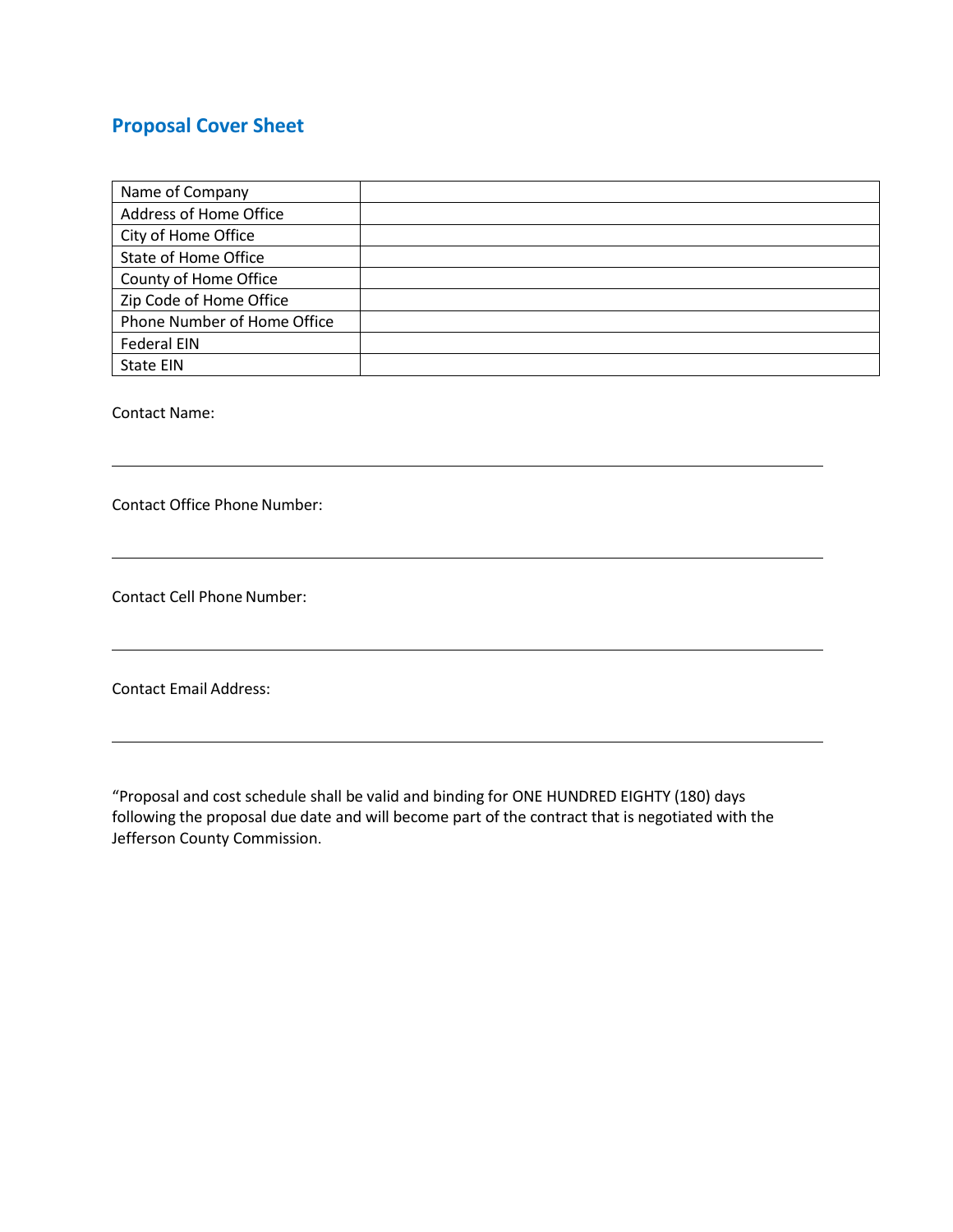## **General Vendor Information Sheet**

| Name of parent company                                   |  |
|----------------------------------------------------------|--|
| Length of time in business                               |  |
| Length of time in business of providing proposed service |  |
| Gross revenue for the prior fiscal year                  |  |
| Percentage of gross revenue generated by proposed        |  |
| Total number of clients                                  |  |
| Total number of clients in the proposed service area     |  |
| Number of public sector clients                          |  |
| Number of full-time personnel in:                        |  |
| Consulting                                               |  |
| Sales, marketing, and administrative support             |  |
| Internet fiber-optic technical staff                     |  |
| Other (please note relevant staff)                       |  |
| Where is your headquarters located? Field offices?       |  |
| Which office would service this account?                 |  |
| Other significant statistics related to creating         |  |
| feasibility projects during the past year                |  |
|                                                          |  |
|                                                          |  |

If the vendor has had a contract terminated for default during the past five years, all such incidents must be described. Termination for default is defined as notice to stop performance due to the vendor's nonperformance or poor performance; and the issue was either (a) not litigated or (b) litigated, and such litigation determined the vendor to be in default. In the space provided below, submit full details of all terminationsfor default experienced by the vendor during the past **five years**, including the other party's name, address, and telephone number. Present the vendor's position on the matter. The Jefferson County Commission will evaluate the facts and may, at its sole discretion, reject the vendor's proposal if the facts discovered indicate that completion of a contract resulting from this RFP may be jeopardized by selection of the vendor. If no such terminations for default have been experienced by the vendor in the past five years, declare so in the space provided.